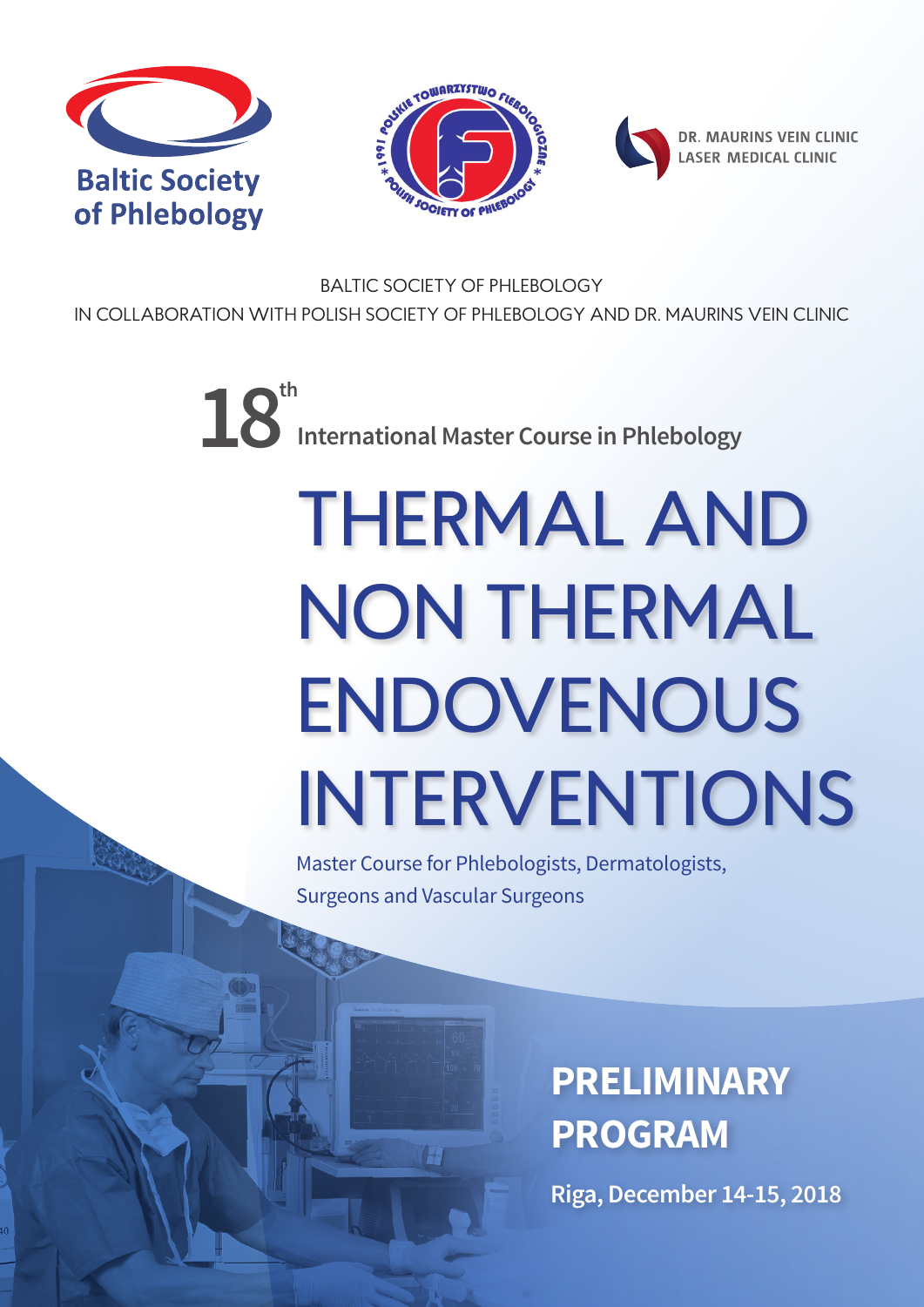





Dear colleagues and friends!

On behalf of the Baltic Society of Phlebology I have the honour to invite you to Riga for the 18th International Master Course of Phlebology, that will take place in Riga from 14 – 15 December, 2018.

The main objective of the Course in question is to review and compare the most recent and progressive thermal and non thermal methods for the treatment of saphenous veins. The focus of the Course will be mainly placed on non thermal ablations methods and it's comparing with actual golden standard - thermal ablation. Additionally, throughout the Course a significant attention will be devoted for a thorough discussion of the best possible functional and aesthetic result with minimal risk of complications and further side effects by using different techniques.

The Baltic Society of Phlebology are delighted and honoured that the faculty of the 18th International Master Course of Phlebology will be composed of high-level professionals acknowledged all over the world, such as the Prof. **Tomasz Urbanek**, MD (Poland), Prof. **A. Kursat Bozkurt**, MD (Turkey), **Aleksandra Jaworucka - Kaczorowska**, MD (Poland) and **Frantisek Zernovicky**, MD (Slovakia).

The aforementioned review of the background of the international board of faculty provides the participants with an opportunity to learn about the most successful and up-to-date ablation techniques from the world's leading physicians specialising in the care of the varicose veins.

The two-day workshop will focus on the latest techniques: non thermal and thermal, as well as provide "tips and tricks" for the successful treatment of vein diseases.

The emphasis will be put on the learning efficiency by forming smaller groups of participants to ensure more opportunities for questions and further discussions.

On behalf of the Baltic Society of Phlebology I am looking forward to seeing you during the 18th International Master Course in Phlebology and welcoming you in Riga.

U. Maun

Prof. Dr. **Uldis Maurins**, MD President of the Baltic Society of Phlebology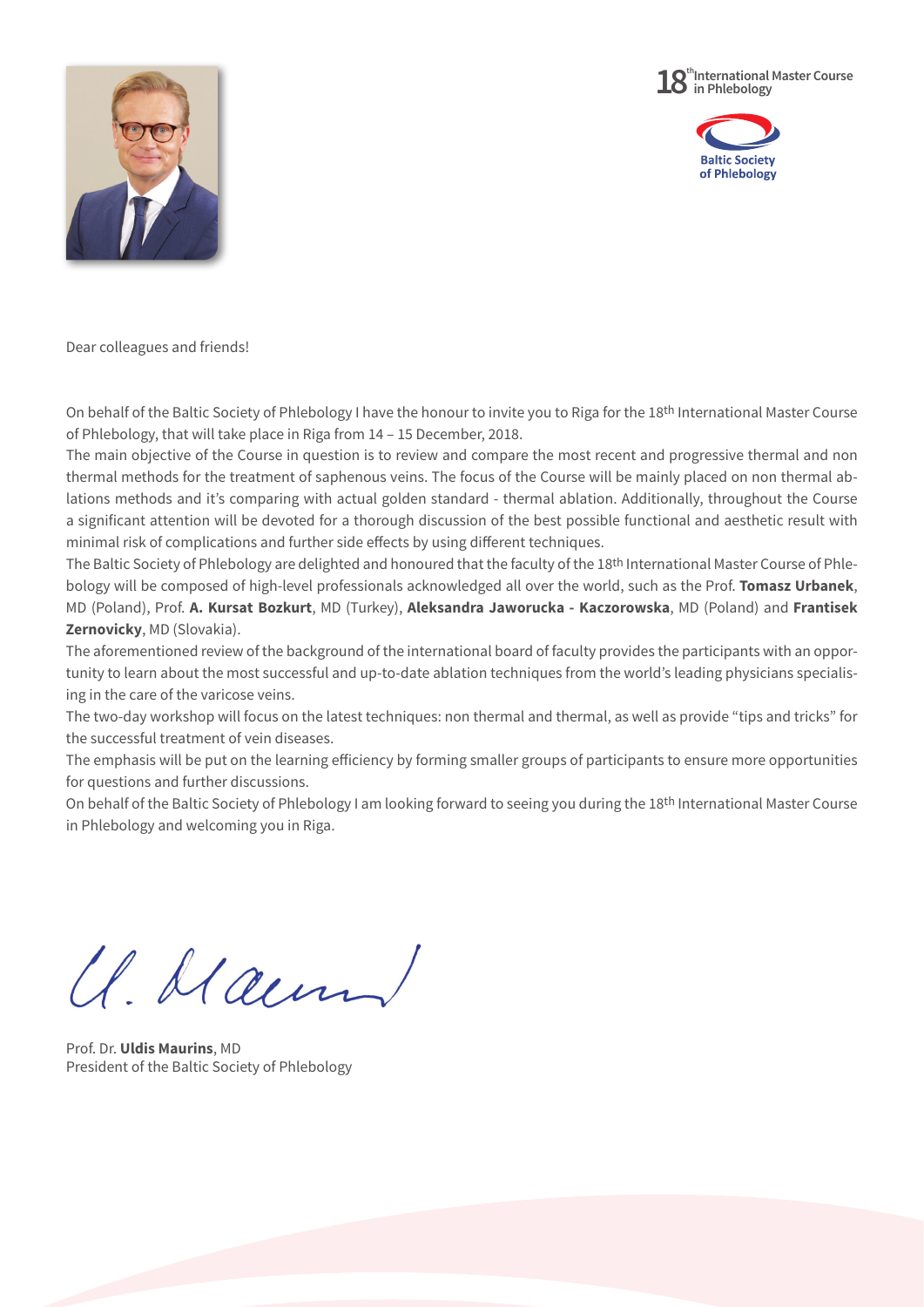#### **THERMAL AND NON THERMAL ENDOVENOUS INTERVENTIONS**



Master Course for Phlebologists, Dermatologists, Surgeons and Vascular Surgeons



**Friday, December 14, 2018** 14:30 - 19:00 **Avalon Hotel**, 13. Janvara Street 19, Riga, Latvia

**Saturday, December 15, 2018** 9:00 - 12:00 **Avalon Hotel**, 13. Janvara Street 19, Riga, Latvia

**Saturday, December 15, 2018** 14:00 - 19:00 **Dr. Maurins Vein Clinic**, 18A Kokneses prospect, Riga, Latvia

**Registration:** The master course's practical part is limited to 84 practicing physicians, with places available on a first-come, first-served basis. Registration categories and fees are listed below. For registration please kindly visit the website of the Baltic Society of Phlebology at www.balticphlebology.org and download the **Meeting Registration Form** (after completion to be sent by fax to +371 67 241343 or by e-mail: events@baltic-phlebology.org).

**For more info:** call +371 29 213773 e-mail: events@baltic-phlebology.org www.baltic-phlebology.org

**2-Day Course** (theoretical and practical part): 250 EUR (For members of the Baltic and Polish Societys of Phlebology up to November 1 – 150 EUR, after November 1 – 200 EUR).

**2-Day Course** (only theoretical part): 80 EUR

(For members of the Baltic and Polish Societys of Phlebology – 60 EUR). **Included:** course syllabus, dinner on December 14, lunch on December 15 and refreshments. Accompanying person for dinner on December 14 – 50 EUR.

**Accommodation:** On behalf of our meeting attendees, a special rate has been secured for the dates of the meeting at 55 EUR/night for a standard single room, 60 EUR/night for a standard room double occupancy at the Avalon Hotel. When making your reservation, please be sure to mention the key word: **PHLEBOLOGY**, deadline for the special rate reservation is November 30. For reservations, please e-mail to reservations@hotelavalon.eu or call the Avalon Hotel at +371 67 876524.

**Language:** The official language of the course is English.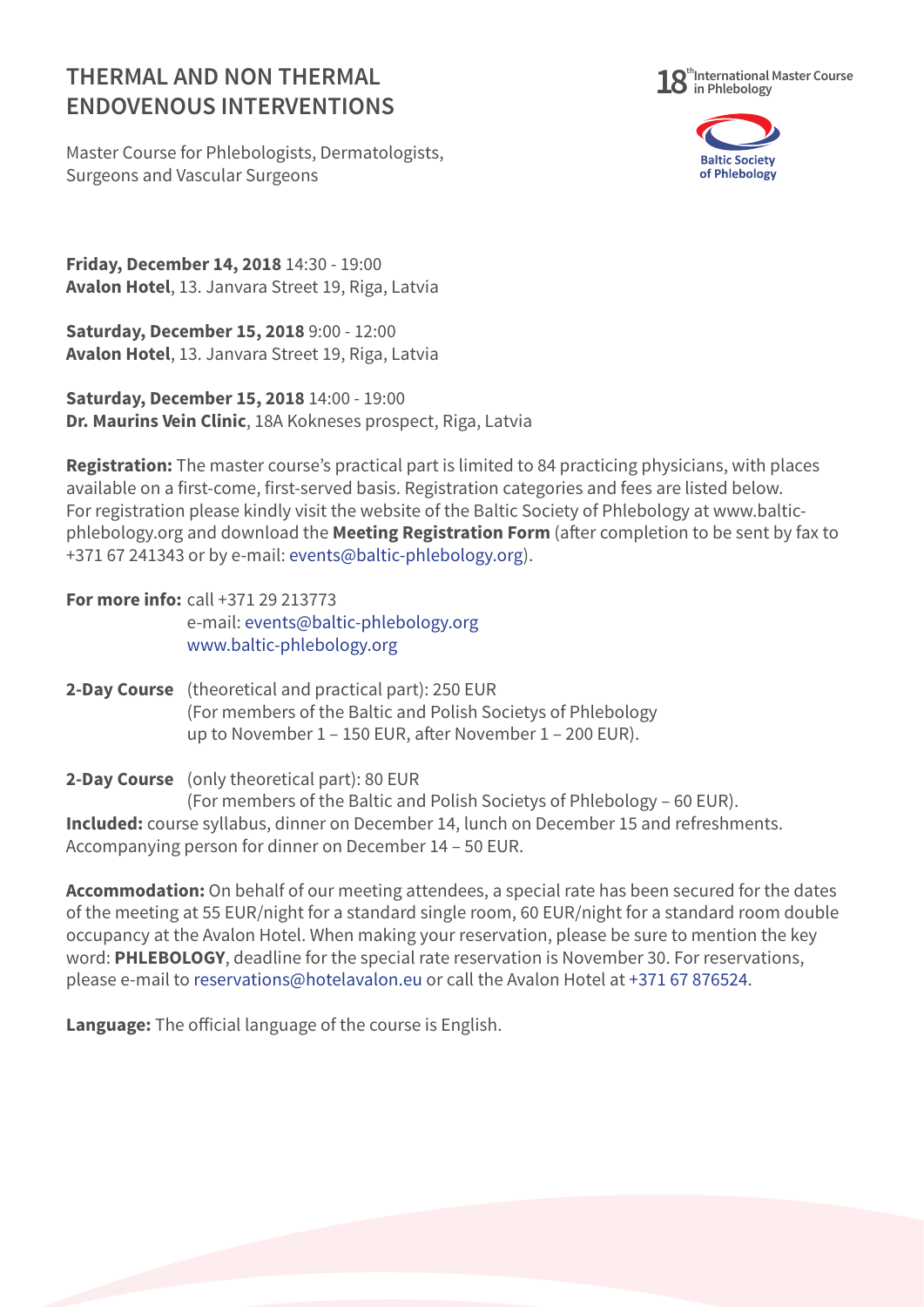### **THERMAL AND NON THERMAL ENDOVENOUS INTERVENTIONS**

Master Course for Phlebologists, Dermatologists, Surgeons and Vascular Surgeons





## **Day 1 Friday, December 14, 2018**

- 14:30 Registration
- 15:00 15:10 Welcome of the participants. **Uldis Maurins**, Latvia
- 15:10 15:25 Comparison of thermal and non-thermal ablation techniques in treatment of saphenous veins. **Tomasz Urbanek**, Poland
- 15:30 15:42 MOCA (Clarivein) benefits and handicaps Single Centre Experience. **Frantisek Zernovicky**, Slovakia
- 15:45 15:57 Flebogriff non-tumescent, non-thermal saphenous vein mechanochemcial ablation - lesson learned. **Tomasz Urbanek**, Poland
- 16:00 16:12 Cyanoacrylate ablation. Turkish experience. **A. Kursat Bozkurt**, Turkey
- 16:15 16:27 EVLA with 1470 nm and radial fibres. State of the art! **Uldis Maurins**, Latvia
- 16:30 17:00 Coffee Break
- 17:00 17:12 Foam sclerotherapy of saphenous veins by using short catheters. Advantages and disadvantages of the method compared to other endovascular techniques. **Arnolds Kadiss**. Latvia
- 17:15 17:27 Tumescent assisted sclerotherapy by using long catheter a valid and cost effective option of saphenous vein ablation. **Aleksandra Jaworucka-Kaczorowska**, Poland
- 17:30 17:42 EVLA with 1940 nm and radial fibres. Lessons learned. **Uldis Maurins**, Latvia
- 17:45 17:57 Complications of thermal and non thermal methods and their management. **Andrejs Vanags**, Latvia
- 18:00 18:12 "Turbo" modification of EVLA by using of pull back device. **Juris Rits**, Latvia
- 18:15 18:30 Will the NTNT ablations change the future of varicose vein surgery? **Frantisek Zernovicky**, Slovakia
- 18:40 19:00 Questions and answers

20:00 Dinner